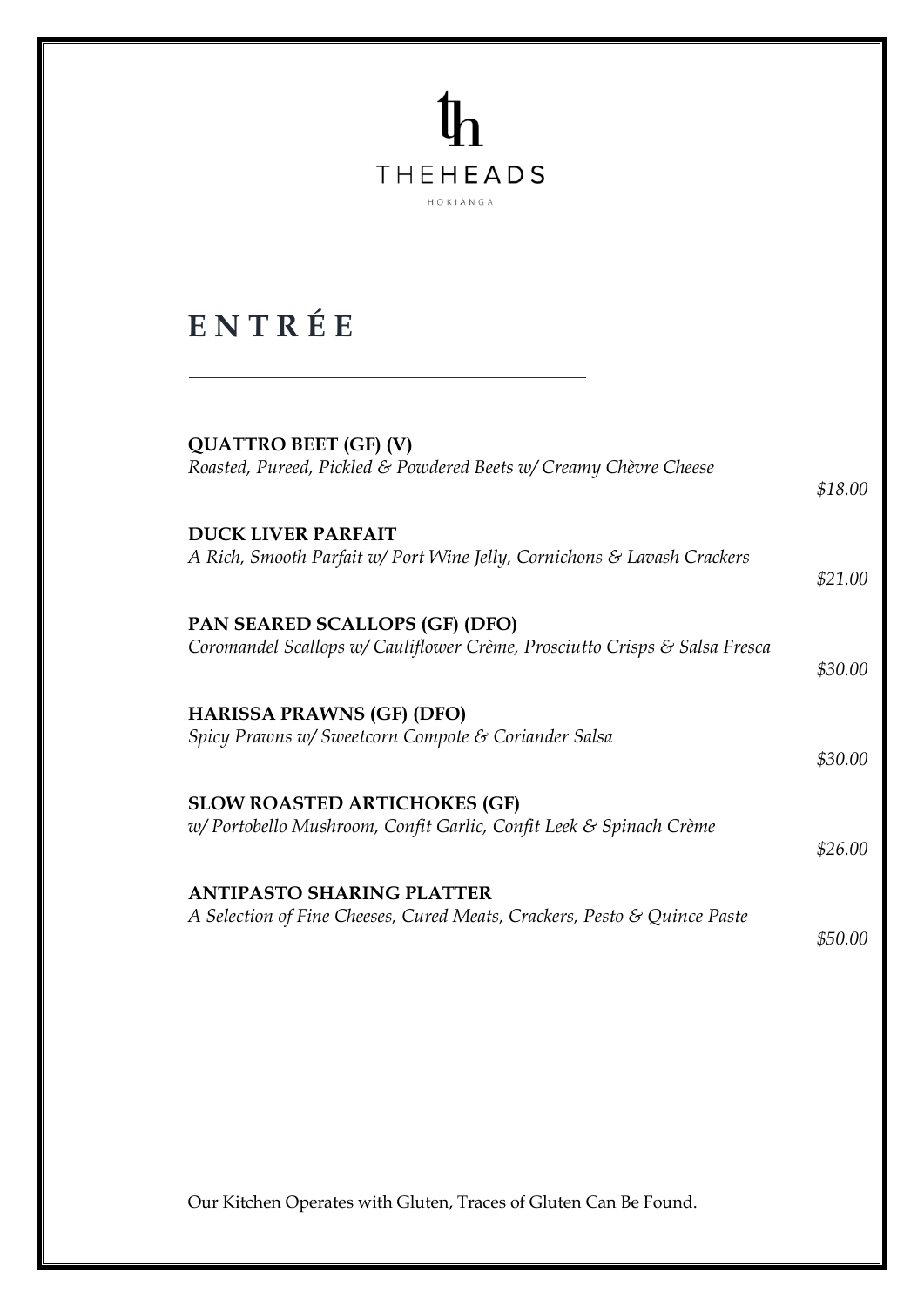### **THEHEADS** HOKIANGA **M A I N S BEEF TENDERLOIN (GF)** *100% Grass Fed Northland Beef w/ Onion Puree, Bacon Wrapped Beans, Spinach, Blackcurrant Reduction & Thyme Jus \$47.00*  **LAMB RUMP (GF)** *Waikato Lamb w/ Minted Pea Puree, Confit Garlic, Cherry Tomatoes, Deglazed Shallots, Chèvre & Cabernet Jus \$49.00* **PROSCIUTTO WRAPPED CHICKEN BREAST** *Free Range Wrapped Chicken Breast w/ Fig Bread Stuffing, Blistered Vine Tomato & Roasted Shallot Reduction \$39.00* **VENISON TENDERLOIN** *Southland Venison w/ Carrot Puree, Potato Croquettes, Blueberry Compote, Baby Carrots & Pinot Noir Jus \$45.00* **ŌRA KING SALMON (GF)** *King Salmon w/ Vegetable Ratatouille, Cauliflower Crème & Citrus Butter Melt \$41.00* **GNOCCHI**  *Mushroom & Spinach Cream Gnocchi w/ Confit Garlic, Roasted Shallots, Spinach, Cherry Tomato & Parmesan \$36.00*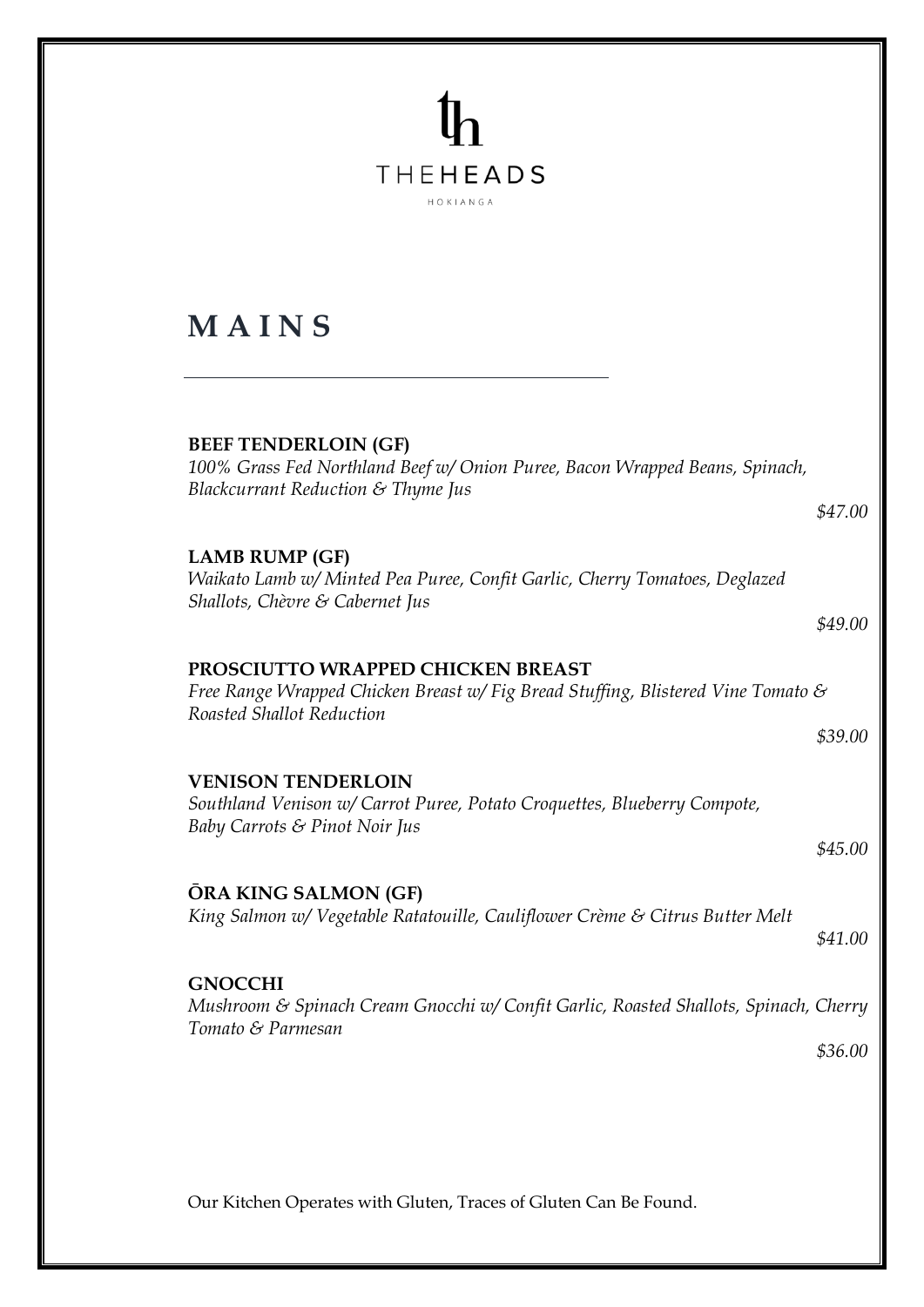| <b>THEHEADS</b><br>HOKIANGA                            |         |
|--------------------------------------------------------|---------|
| <b>SIDES</b>                                           |         |
| <b>GARDEN SALAD (GF) (DF)</b>                          | \$15.00 |
| POTATOES NADINE w/ PANCETTA & HARRISSA BUTTER (GF)     | \$18.00 |
| <b>GREEN BEAN w/ FIG &amp; PINENUTS (GF)</b>           | \$18.00 |
| ROASTED CAULIFLOWER w/ BLACK TRUFFLE SPICE BUTTER (GF) | \$18.00 |
|                                                        |         |